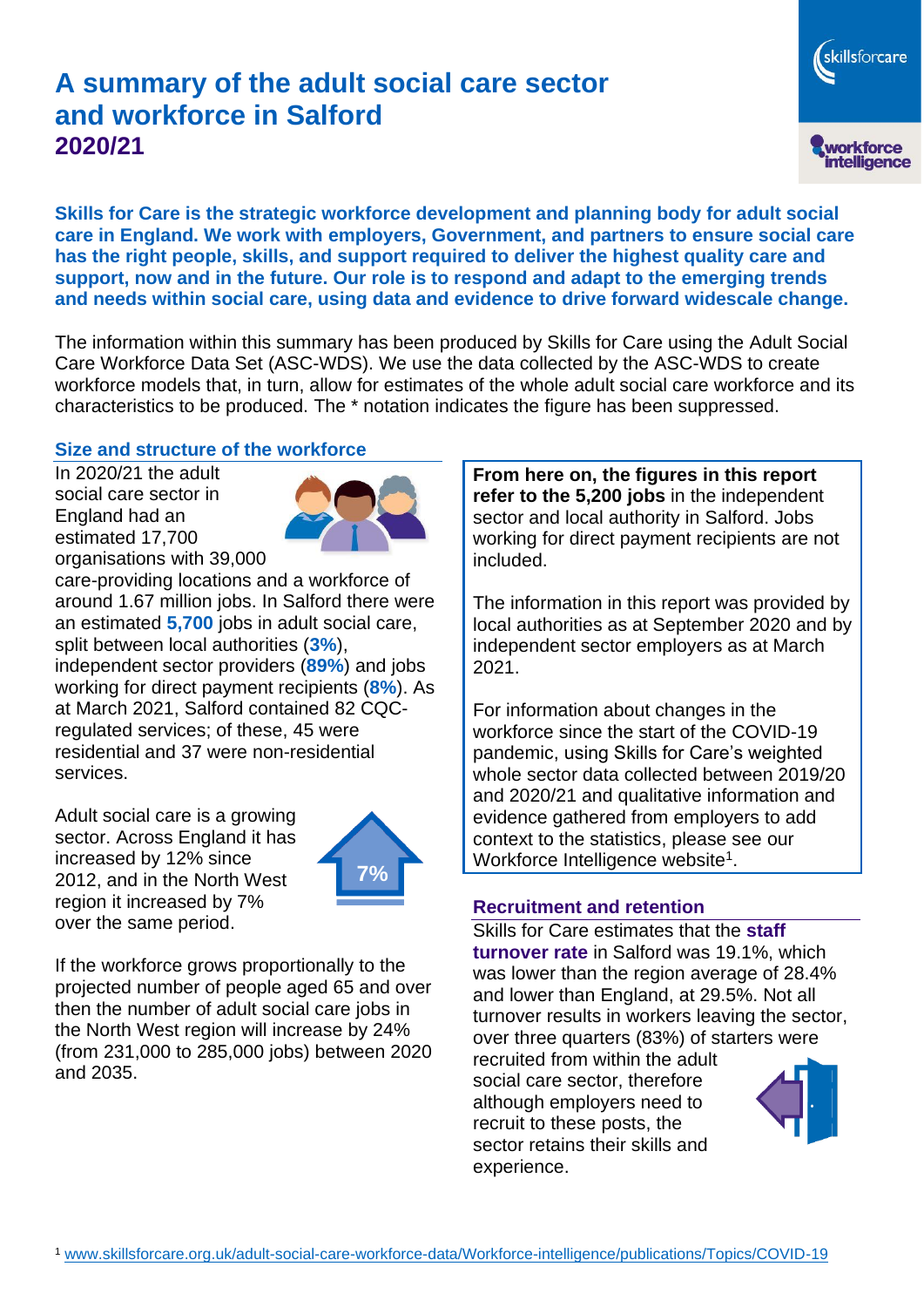Adult social care has an experienced 'core' of workers. Workers in Salford had on average **8.8 years of experience in the sector** and 87% of the workforce had been working in the sector for at least three years.

Using both workforce intelligence evidence and our links with employers and stakeholders across England, we know that recruitment and retention is one of the largest issues faced by employers. We have many resources and tools available to help, for example the 'Values-based recruitment and retention toolkit'<sup>2</sup> and 'Seeing potential: widen your talent pool'. <sup>3</sup> For more information please visit: [www.skillsforcare.org.uk/recruitment-retention](http://www.skillsforcare.org.uk/recruitment-retention)

## **Employment information**

We estimate Salford had **5,200** adult social care jobs employed in the local authority and independent sectors. These included 375 managerial roles, 150 regulated professionals, 4,100 direct care (including 3,300 care workers), and 650 othernon-care proving roles.

The average number of **sickness days** taken in the last year in Salford was 11.0, (10.9 in North West and 9.5 across England). With an estimated directly employed workforce of 4,900, this would mean employers in Salford lost approximately **54,000 days to sickness in 2020/21**. In England levels of staff sickness have nearly doubled over the course of the pandemic between 2019/20 and 2020/21, in total around 6 million extra days were lost to sickness than in the year before.

Around one quarter (27%) of the workforce in Salford were on zero-hours contracts. Around a half (49%) of the workforce usually worked full-time hours and 51% were part-time.

# **Chart 1. Proportion of workers on zero hours contracts by area**

**England** North West **Salford** 



# **Workforce demographics**

The majority (85%) of the workforce in Salford were female, and the average age was 43.1 years old. Workers aged 24 and



under made up 9% of the workforce and workers aged over 55 represented 24%. Given this age profile approximately 1,300 people will be reaching retirement age in the next 10 years.

Nationality varied by region, in England 83% of the workforce identified as British, while in the North West region this was 93%. An estimated 87% of the workforce in Salford identified as British, 4% identified as of an EU nationality and 9% a non-EU nationality, therefore there was a higher reliance on non-EU than EU workers.

# **Pay**



Table 1 shows the full-time equivalent annual or hourly pay rate of selected job roles in Salford (area), North West (region) and England. All figures

represent the independent sector as at March 2021, except social workers which represent the local authority sector as at September 2020. At the time of analysis, the National Living Wage was £8.72.

#### **Table 1. Average pay rate of selected job roles by area**

|                                 | England | Region  | Area    |
|---------------------------------|---------|---------|---------|
| Full-time equivalent annual pay |         |         |         |
| Social Worker <sup>t</sup>      | £37,100 | £35,300 | $\star$ |
| Registered nurse                | £33,600 | £32,500 | £30,800 |
| Hourly pay                      |         |         |         |
| National Living<br>Wage         | £8.72   | £8.72   | £8.72   |
| Senior care worker              | £10.00  | £9.80   | £9.54   |
| Care worker                     | £9.29   | £9.08   | £9.10   |
| Support and<br>outreach         | £9.53   | £9.20   | £9.35   |

†Local authority social workers only.

Please note that pay varies by sector, with local authority pay generally being higher than independent sector pay.

[www.skillsforcare.org.uk/vba](http://www.skillsforcare.org.uk/vba)